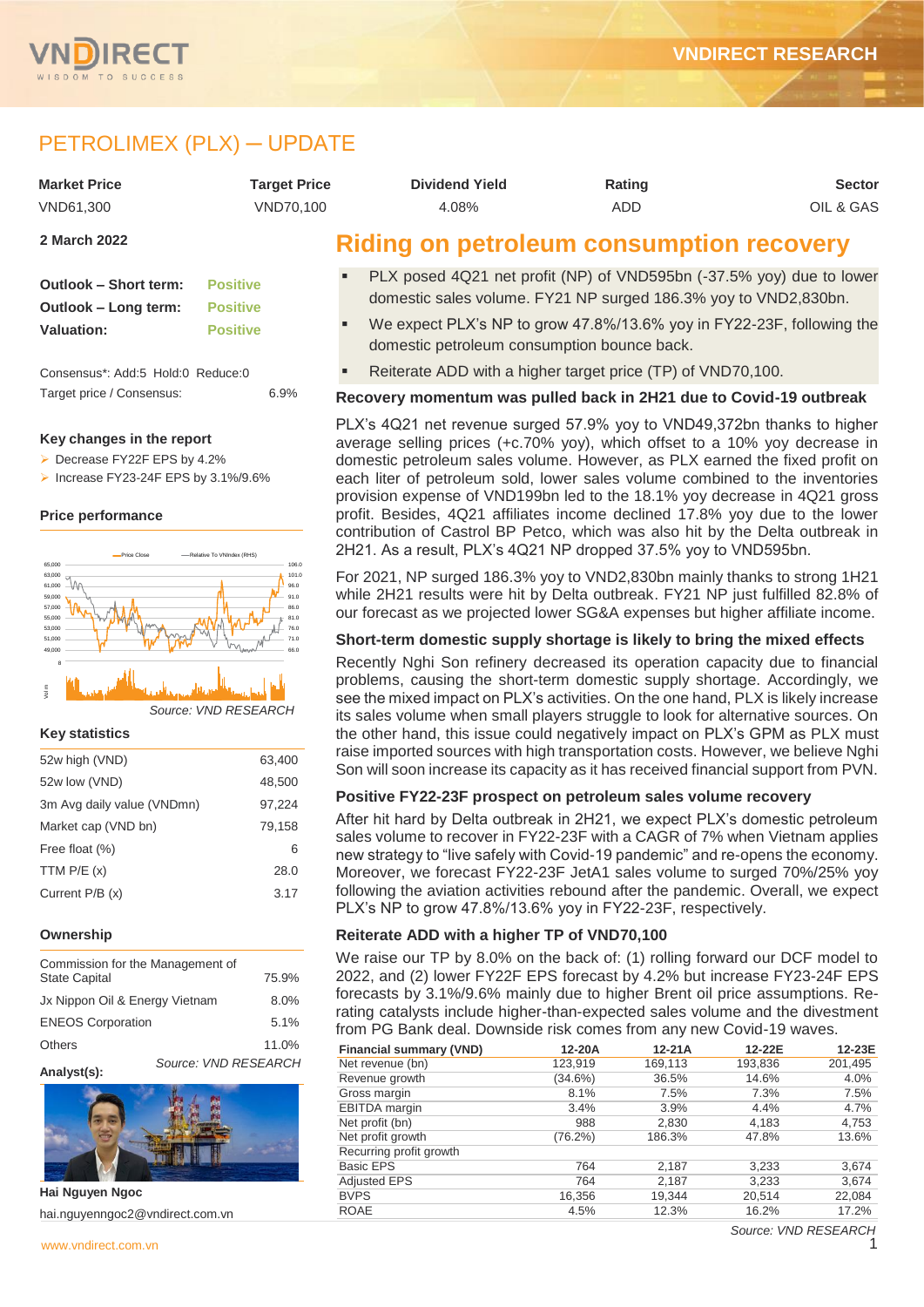# **RIDING ON PETROLEUM CONSUMPTION RECOVERY**

### **Recovery momentum was pulled back in 2H21 due to Covid-19 outbreak**

**Figure 1: 4Q21 and FY21 results overview**

| FYE Dec (VNDbn)                  | 4Q20    | 4Q21     | $\%$ yoy    | 2020          | 2021     | $\%$ vov    | % vs. FY21<br>forecast | <b>Comments</b>                                                                                                                                                                                                                                                         |
|----------------------------------|---------|----------|-------------|---------------|----------|-------------|------------------------|-------------------------------------------------------------------------------------------------------------------------------------------------------------------------------------------------------------------------------------------------------------------------|
| Net revenue                      | 31.271  | 49,372   |             | 57.9% 123,919 | 169.113  | 36.5%       | 102.5%                 | 4Q21 net revenue surged 57.9% yoy mainly<br>thanks to higher average selling prices (+c.70%<br>yoy), which offset to a 10% yoy decrease in<br>domestic petroleum sales volume                                                                                           |
| <b>Gross profit</b>              | 3,722   | 3,049    | $-18.1%$    | 10,040        | 12.706   | 26.6%       | 99.1%                  | As PLX earned the fixed profit on each liter of<br>petroleum sold, lower sales volume led to the<br>decrease in 4Q21 gross profit. Besides, PLX also<br>booked the inventories provision expenses of<br>VND199bn in 4Q21 (compared to a reversal of<br>VND42bn in 4Q20) |
| Gross profit margin (%)          | 11.9%   | 6.2%     | $-5.7%$ pts | 8.1%          | 7.5%     | $-0.6%$ pts |                        |                                                                                                                                                                                                                                                                         |
| Selling expenses                 | (2,502) | (2, 385) | $-4.7%$     | (8,591)       | (9, 157) | 6.6%        | 109.1%                 |                                                                                                                                                                                                                                                                         |
| G&A expenses                     | (265)   | (245)    | $-7.6%$     | (820)         | (782)    | $-4.6%$     | 109.5%                 |                                                                                                                                                                                                                                                                         |
| Operating profit                 | 955     | 419      | $-56.1%$    | 629           | 2,767    | 339.8%      |                        |                                                                                                                                                                                                                                                                         |
| Net financial income (expenses)  | 44      | 30       | $-31.9%$    | (35)          | 163      | <b>NA</b>   |                        |                                                                                                                                                                                                                                                                         |
| Financial income                 | 208     | 290      | 39.4%       | 917           | 998      | 8.9%        | 100.1%                 |                                                                                                                                                                                                                                                                         |
| Financial expenses               | (164)   | (260)    | 58.5%       | (952)         | (835)    | $-12.3%$    | 92.2%                  |                                                                                                                                                                                                                                                                         |
| Gain/loss from investment in JVs | 186     | 153      | $-17.8%$    | 597           | 568      | $-4.9%$     |                        | 4Q21 affiliates income declined 17.8% yoy due to<br>85.0% the lower contribution of Castrol BP Petco, which<br>was also hit by the Delta outbreak in 2H21                                                                                                               |
| Net other income                 | 31      | 227      | 623.2%      | 218           | 283      | 29.8%       |                        | In 4Q21, PLX recognised ~VND100bn income from<br>asset liquidation                                                                                                                                                                                                      |
| Pre-tax profit                   | 1,217   | 829      | $-31.9%$    | 1,410         | 3,781    | 168.3%      | 82.6%                  |                                                                                                                                                                                                                                                                         |
| Profit after tax                 | 1,024   | 701      | $-31.5%$    | 1,253         | 3,112    | 148.4%      |                        |                                                                                                                                                                                                                                                                         |
| Net profit                       | 951     | 595      | $-37.5%$    | 988           | 2,830    | 186.3%      | 82.8%                  | Below our expectations as we projected lower<br>SG&A expenses but higher affiliates income                                                                                                                                                                              |
|                                  |         |          |             |               |          |             |                        | Source: VNDIRECT RESEARCH, COMPANY REPORTS                                                                                                                                                                                                                              |

#### **FY22-23F outlook: Positive prospect on the petroleum sales volume recovery**

After recording an impressive performance in 1H21, PLX's business was hit hard in the second half due to Delta outbreak, which led to strict social distancing and hurt petroleum consumption. Currently, as the government has applied new strategy to "live safely with Covid-19 pandemic" and re-opens the economy, we expect PLX's petroleum sales volume to strongly rebound from 2022 onwards, in which:

- For domestic petroleum consumption, we expect PLX's sales volume to rebound in FY22F then surpass the pre-Covid level in FY23F, recording a sales volume CAGR of 7% in FY22-23F.
- For jet fuel consumption, we expect JetA1 sales volume to greatly increase by 70%/25% yoy in FY22-23F as the domestic aviation activities is stepping into "normalized", and the government is expected to resume international flights in 2022.

Accordingly, combined to the expected high fuel prices environment, we forecast PLX's petroleum segment revenue to keep growing in FY22-23F with a CAGR of 9.5%, contributing c.91% of PLX's total revenue in the same period. Overall, we estimate PLX's net profit to grow 47.8%/13.6% yoy in FY22-23F, respectively, mainly driven by the petroleum sales volume rebound.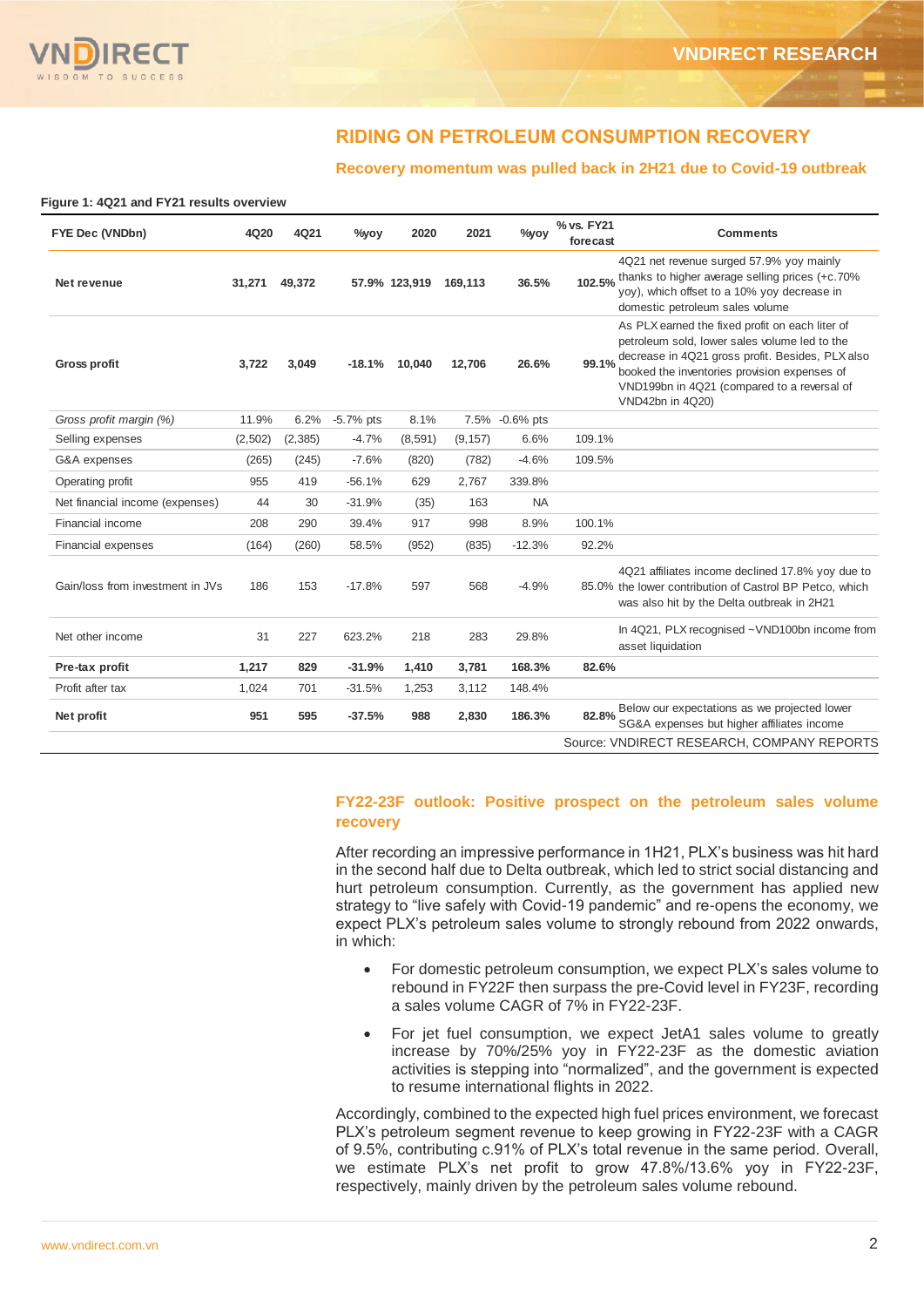

Notably, the Government is currently studying to reduce environmental protection tax on fuel prices. In our view, this is a feasible measure to curb the increasing domestic retail fuel prices, lower the risks of high fuel prices which could hurt the domestic petroleum demand.

#### **FY22-24F earnings forecast revision: We trim FY22F EPS forecast by 4.2%, but increase FY23-24F EPS forecasts by 3.1%/9.6%**

|                                                               |         | 2022F      |                |         | 2023F      |              |         | 2024F      |                 | <b>Comments</b>                                                                                                                                     |
|---------------------------------------------------------------|---------|------------|----------------|---------|------------|--------------|---------|------------|-----------------|-----------------------------------------------------------------------------------------------------------------------------------------------------|
| <b>VNDbn</b>                                                  | Old     | <b>New</b> | $%$ $\Delta$   | Old     | <b>New</b> | $%$ $\Delta$ | Old     | <b>New</b> | $%$ $\triangle$ |                                                                                                                                                     |
| Brent crude oil price<br>(US\$/bb)                            | 72      | 83         | 15.3%          | 73      | 75         | 2.7%         | 67      | 72         | 7.5%            | We apply our latest average Brent oil price<br>assumption in FY22-24F                                                                               |
| Domestic sales<br>volume ('000 m3.tons)                       | 9,528   | 9,079      | $-4.7%$        | 10,005  | 9.714      | $-2.9%$      | 10,505  | 10,200     | $-2.9%$         | We revise down our FY22-24F sales volume<br>assumptions as the petroleum consumption                                                                |
| Jet fuel sales volume<br>$(000 \text{ m3} \cdot \text{tons})$ | 1,000   | 944        | $-5.6%$        | 1,200   | 1,180      | $-1.7%$      | 1,320   | 1,357      | 2.8%            | recovered slowlier-than-expected in 4Q21, and the<br>current Covid-19 wave could slow down the re-<br>opening pace                                  |
|                                                               |         |            |                |         |            |              |         |            |                 |                                                                                                                                                     |
| Net revenue                                                   | 182.257 | 193,836    | 6.4%           | 196.642 | 201.495    | 2.5%         | 195,235 | 204.918    | 5.0%            |                                                                                                                                                     |
| <b>Gross profit</b>                                           | 13.953  | 14,174     | 1.6%           | 14.763  | 15,087     | 2.2%         | 14.649  | 15,310     | 4.5%            |                                                                                                                                                     |
| Gross profit margin<br>(% )                                   | 7.7%    |            | 7.3% -0.3% pts | 7.5%    | 7.5%       | $0.0\%$ pts  | 7.5%    | 7.5%       | $0.0\%$ pts     | GPM assumptions are decreased as the impact of<br>lower domestic petroleum sales volume<br>assumptions outweigh the impact of fuel price<br>changes |
| Selling expenses                                              | 8,338   | 8.681      | 4.1%           | 8,827   | 8.936      | 1.2%         | 8,954   | 9,019      | 0.7%            | We raise FY22F selling expenses to reflect higher-<br>than-expected 2021 numbers                                                                    |
| G&A expenses                                                  | 710     | 755        | 6.4%           | 766     | 785        | 2.5%         | 760     | 798        |                 | 5.0% Adjusted in line with revenue                                                                                                                  |
| Operating profit                                              | 4,906   | 4.738      | $-3.4%$        | 5,170   | 5.367      | 3.8%         | 4,935   | 5,492      | 11.3%           |                                                                                                                                                     |
| Financial income                                              | 1,062   | 1.062      | 0.0%           | 1.110   | 1.107      | $-0.2%$      | 1,115   | 1.151      | 3.3%            |                                                                                                                                                     |
| <b>Financial expenses</b>                                     | 1,049   | 1,029      | $-1.9%$        | 1,085   | 1,055      | $-2.8%$      | 1,100   | 1.087      | $-1.2%$         |                                                                                                                                                     |
| Gain/loss from<br>investment in JVs                           | 704     | 674        | $-4.2%$        | 737     | 743        | 0.8%         | 735     | 753        |                 | 2.4% Adjusted in line with 2021 numbers                                                                                                             |
| Pre-tax profit                                                | 5,841   | 5,639      | $-3.4%$        | 6,167   | 6,391      | 3.6%         | 5,918   | 6,542      | 10.6%           |                                                                                                                                                     |
| Net profit                                                    | 4,367   | 4,183      | $-4.2%$        | 4,609   | 4,753      | 3.1%         | 4,424   | 4,848      | 9.6%            |                                                                                                                                                     |
| EPS (VND)                                                     | 3,375   | 3,233      | $-4.2%$        | 3,562   | 3,674      | 3.1%         | 3,419   | 3,747      | 9.6%            |                                                                                                                                                     |
|                                                               |         |            |                |         |            |              |         |            |                 | Source: VNDIRECT RESEARCH                                                                                                                           |

#### **Figure 2: FY22-24F earnings forecast revision**

#### **Reiterate ADD with a higher TP of VND70,100**

Our DCF-based TP is raised to VND70,100 (+8.0% versus previous forecast) on the back of: (1) rolling forward our DCF model to 2022, and (2) lower FY22F EPS forecast by 4.2% but increase FY23-24F EPS forecasts by 3.1%/9.6%. Thus, we maintain our ADD rating for PLX as we believe in the company's prospect, following the petroleum consumption bounce back in Vietnam from 2022F.

Investment risks:

- Re-rating catalysts include higher-than-expected sales volume, and the divestment from PG Bank deal which could bring the non-recurring income up to over VND1,500bn.
- Downside risks come from the negative oil price fluctuations, and any new Covid-19 waves as this could hurt the demand for petroleum and other related products in Vietnam.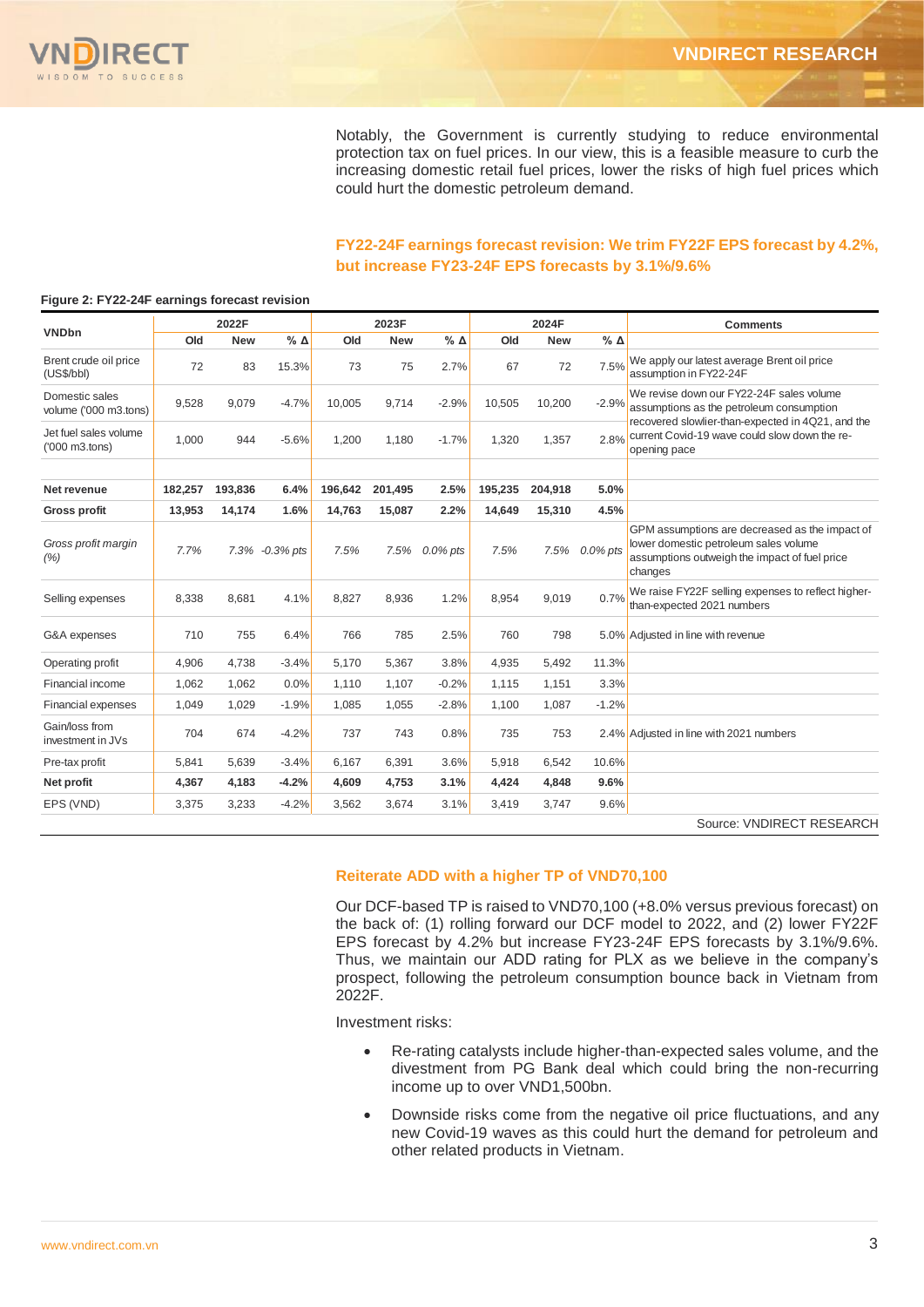#### **Figure 3: DCF-based target price**

| <b>DCF</b> method                            |                           |
|----------------------------------------------|---------------------------|
| Total present value of FCF (VNDbn)           | 52,511                    |
| Present value of Terminal Value (VNDbn)      | 38,188                    |
| Total presen value of Operations (VNDbn)     | 90,699                    |
| Plus: Cash and Short-term investment (VNDbn) | 18,025                    |
| Less: Debt (VNDbn)                           | (14,800)                  |
| Less: Minority Interest (VNDbn)              | (3,206)                   |
| Equity Value (VNDbn)                         | 90,717                    |
| Shares Outstanding (m)                       | 1,294                     |
| Equity Value per share (VND)                 | 70,113                    |
| <b>Target price (VND)</b>                    | 70.100                    |
|                                              | Source: VNDIRECT RESEARCH |

#### **Figure 4: DCF Valuation – Summary of free cash flow (FCF)**

| <b>VNDbn</b>                              | Dec-22F   | Dec-23F    | Dec-24F    | Dec-25F    | Dec-30F    | Dec-35F    | <b>CAGR21-35F</b> |
|-------------------------------------------|-----------|------------|------------|------------|------------|------------|-------------------|
| <b>Total revenue</b>                      | 193,836   | 201,495    | 204,918    | 215,164    | 283,569    | 337,492    | 5.1%              |
| % growth yoy                              | 14.6%     | 4.0%       | 1.7%       | 5.0%       | 4.8%       | 2.8%       |                   |
| COGS & OPEX                               | (189,098) | (196, 129) | (199, 426) | (209, 578) | (276, 208) | (328, 730) |                   |
| Unlevered profit / EBIT                   | 4,738     | 5,367      | 5,492      | 5,586      | 7,361      | 8,761      | 8.6%              |
| Operating margin                          | 2.4%      | 2.7%       | 2.7%       | 2.6%       | 2.6%       | 2.6%       |                   |
| Tax rate $(%)$                            | $-20.0%$  | $-20.0%$   | $-20.0%$   | $-20.0%$   | $-20.0%$   | $-20.0%$   |                   |
| EBIT* (1-Tax) or NOPAT                    | 3,791     | 4,293      | 4,394      | 4,469      | 5,889      | 7,009      | 8.5%              |
| $+D&A$                                    | 2,259     | 2,320      | 2,408      | 2,503      | 2,969      | 3,533      |                   |
| % of revenue                              | 1.2%      | 1.2%       | 1.2%       | 1.2%       | 1.0%       | 1.0%       |                   |
| - CapEx                                   | (2, 245)  | (2, 334)   | (2,374)    | (2,492)    | (2,535)    | (3,017)    |                   |
| % of revenue                              | $-1.2%$   | $-1.2%$    | $-1.2%$    | $-1.2%$    | $-0.9%$    | $-0.9%$    |                   |
| $+ \Delta W C$                            | 1,291     | (1,084)    | 344        | 1,076      | 476        | (270)      |                   |
| % of revenue                              | 0.7%      | $-0.5%$    | 0.2%       | 0.5%       | 0.2%       | $-0.1%$    |                   |
| Financial and other income / expense, net | 901       | 1,024      | 1,050      | 1,122      | 1,478      | 1,760      |                   |
| % of revenue                              | 0.5%      | 0.5%       | 0.5%       | 0.5%       | 0.5%       | 0.5%       |                   |
| <b>UFCF</b>                               | 5,997     | 4,220      | 5,822      | 6,677      | 8,278      | 9,015      |                   |

| Cost of equity        |       |
|-----------------------|-------|
| <b>Risk Free Rate</b> | 3.0%  |
| <b>Beta</b>           | 0.9   |
| <b>Risk Premium</b>   | 11.0% |
| <b>Cost of Equity</b> | 12.7% |

#### Source: VNDIRECT RESEARCH

#### **Figure 5: Cost of equity Figure 6: WACC and Long-term growth rate**

| <b>VNDbn</b>          |                           |
|-----------------------|---------------------------|
| Equity                | 21,163                    |
| Debt                  | 16,021                    |
| Cost of Debt          | 5.0%                      |
| <b>Tax Rate</b>       | 20.0%                     |
| <b>WACC</b>           | 8.9%                      |
| Perpetual growth rate | 1.7%                      |
|                       | Source: VNDIRECT RESEARCH |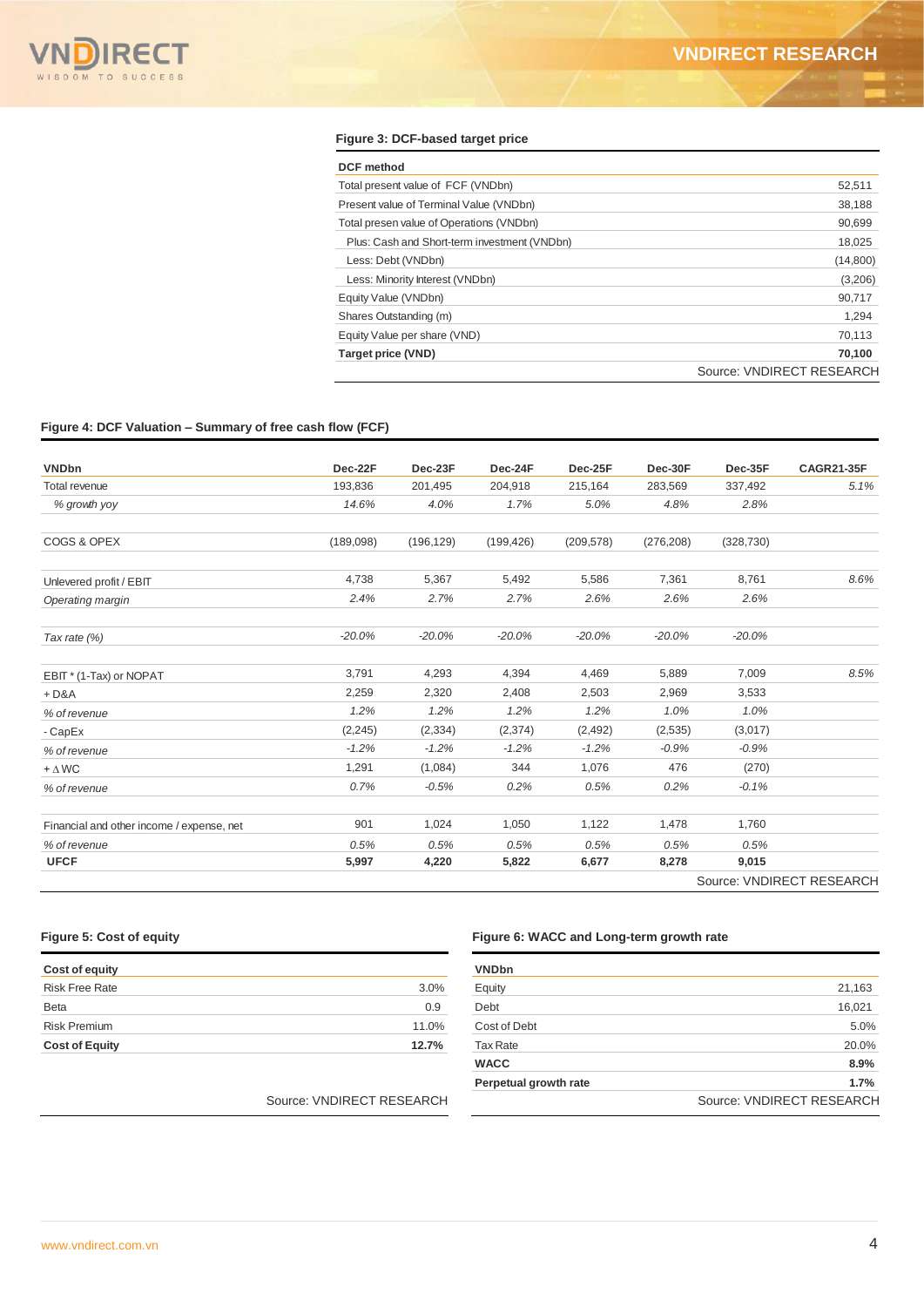

#### **Figure 7: Sector comparison**

|                                | <b>Bloomberg</b> |               | <b>Share</b> | <b>Target</b><br><b>Price Price (local</b> | <b>Market</b><br>Cap |      | P/E(x) | 3-vr EPS                                                 | P/B(x) |     | <b>ROE (%)</b>    |       | <b>ROA (%)</b> |           |
|--------------------------------|------------------|---------------|--------------|--------------------------------------------|----------------------|------|--------|----------------------------------------------------------|--------|-----|-------------------|-------|----------------|-----------|
| Company                        |                  | Ticker Recom. | (local cur)  | cur)                                       |                      |      |        | (US\$ m) FY22F FY23F CAGR (%) FY22F FY23F                |        |     | FY22F FY23F FY22F |       |                | FY23F     |
| <b>Petrolimex</b>              | <b>PLX VN</b>    | <b>ADD</b>    | 61,300       | 70,100                                     | 3,414                | 19.0 | 16.7   | 19.7%                                                    | 3.0    | 2.8 | 16.2%             | 17.2% | 6.3%           | 6.8%      |
| <b>PVOII</b>                   | OIL VN           | <b>NR</b>     | 20,000       | <b>NA</b>                                  | 906.7                | 43.9 | 41.1   |                                                          | 1.9    | 1.9 | 4.5%              | 5.0%  | 1.7%           | 1.7%      |
| PTT Oi I& Retail               | OR TB            | <b>NR</b>     | 26           | <b>NA</b>                                  | 9,662                | 23.1 | 21.4   |                                                          | 2.7    | 2.6 | 12.0%             | 12.5% | 6.0%           | 6.0%      |
| Petronas Dagangan Bhd          | PETD MK          | <b>NR</b>     | 20           | <b>NA</b>                                  | 4,832                | 25.6 | 24.1   |                                                          | 3.6    | 3.8 | 13.9%             | 15.0% | 7.8%           | 7.8%      |
| Thai Oil PCL                   | TOP TB           | <b>NR</b>     | 54           | <b>NA</b>                                  | 3,348                | 10.9 | 8.1    |                                                          | 0.8    | 0.8 | 7.8%              | 8.2%  | 2.8%           | 2.8%      |
| Pilipinas Shell Petroleum Corp | <b>SHLPH PM</b>  | <b>NR</b>     | 18           | <b>NA</b>                                  | 580.4                | 4.9  | 5.0    |                                                          | 0.9    | NA. | 18.1%             | 16.6% | <b>NA</b>      | <b>NA</b> |
| Hindustan Petroleum            | <b>HPCL IN</b>   | <b>NR</b>     | 273          | <b>NA</b>                                  | 5,130                | 5.3  | 4.8    |                                                          | 0.9    | 0.8 | 17.5%             | 17.3% | 6.5%           | 6.5%      |
| <b>ENEOS Holding</b>           | 5020 JP          | <b>NR</b>     | 457          | <b>NA</b>                                  | 12.847               | 7.2  | 6.0    |                                                          | 0.5    | 0.5 | 7.4%              | 8.3%  | 2.7%           | 2.7%      |
| Average (all)                  |                  |               |              |                                            |                      | 17.5 | 15.9   |                                                          | 1.8    | 1.9 | 12.2%             | 12.5% | 4.8%           | 4.9%      |
| Average (excluding PLX)        |                  |               |              |                                            |                      | 17.3 | 15.8   |                                                          | 1.6    | 1.7 | 11.6%             | 11.9% | 4.6%           | 4.6%      |
|                                |                  |               |              |                                            |                      |      |        | Source: BLOOMBERG, VNDIRECT RESEARCH (DATA AS AT 01 MAR) |        |     |                   |       |                |           |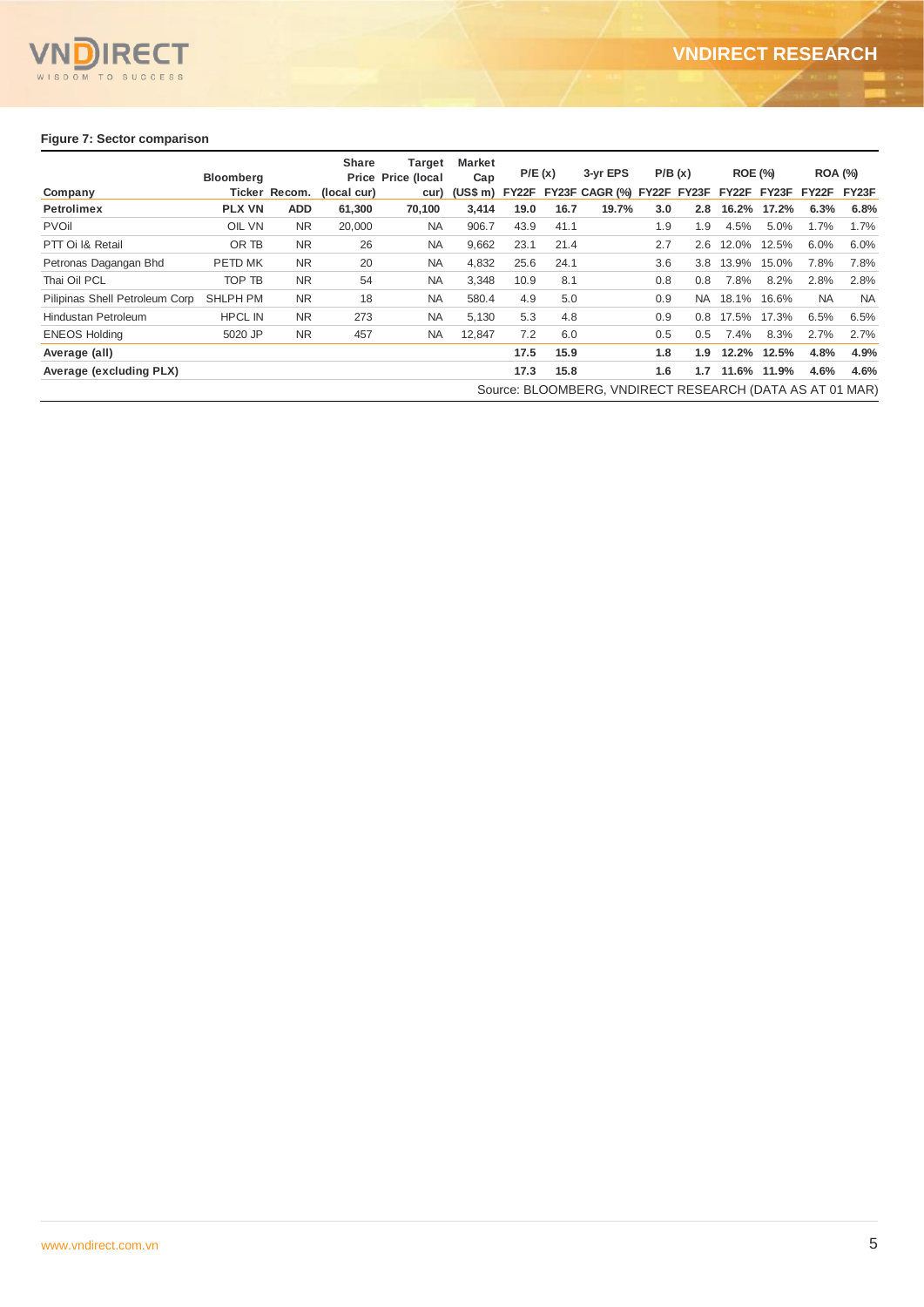#### TO **SUCCESS**  $M$

# **VNDIRECT RESEARCH**

#### **Valuation**



#### **Income statement**

| (VNDbn)                       | 12-21A     | 12-22E     | 12-23E     |
|-------------------------------|------------|------------|------------|
| Net revenue                   | 169,113    | 193,836    | 201,495    |
| Cost of sales                 | (156, 407) | (179, 663) | (186, 408) |
| Gen & admin expenses          | (782)      | (755)      | (785)      |
| Selling expenses              | (9, 157)   | (8,681)    | (8,936)    |
| <b>Operating profit</b>       | 2,767      | 4,738      | 5,367      |
| <b>Operating EBITDA</b>       | 4,914      | 6,997      | 7,687      |
| Depreciation and amortisation | (2, 147)   | (2, 259)   | (2, 320)   |
| <b>Operating EBIT</b>         | 2,767      | 4,738      | 5,367      |
| Interest income               | 998        | 1,062      | 1,107      |
| Financial expense             | (835)      | (1,029)    | (1,055)    |
| Net other income              | 283        | 194        | 229        |
| Income from associates & JVs  | 568        | 674        | 743        |
| Pre-tax profit                | 3,781      | 5,639      | 6,391      |
| Tax expense                   | (670)      | (984)      | (1, 120)   |
| Minority interest             | (282)      | (472)      | (517)      |
| Net profit                    | 2,830      | 4,183      | 4,753      |
| Adj. net profit to ordinary   | 2,830      | 4,183      | 4,753      |
| Ordinary dividends            | (1,523)    | (3,235)    | (3,882)    |
| <b>Retained earnings</b>      | 1,307      | 949        | 872        |

#### **Balance sheet**

| (VNDbn)                               | $12-21A$ | 12-22E | 12-23E |
|---------------------------------------|----------|--------|--------|
| Cash and equivalents                  | 6,189    | 8.433  | 8,254  |
| Short term investments                | 11,836   | 11,244 | 10,682 |
| Accounts receivables                  | 7,089    | 8.127  | 8,448  |
| Inventories                           | 13,161   | 12,957 | 13,444 |
| Other current assets                  | 2,522    | 2,891  | 3,005  |
| <b>Total current assets</b>           | 40,797   | 43,653 | 43,833 |
| Fixed assets                          | 14,758   | 14,744 | 14,758 |
| <b>Total investments</b>              | 5,311    | 6,851  | 8,838  |
| Other long-term assets                | 3.432    | 3,500  | 3,570  |
| <b>Total assets</b>                   | 64,298   | 68,748 | 71,000 |
| Short-term debt                       | 13,804   | 14,606 | 15,129 |
| Accounts payable                      | 15,937   | 15,401 | 15,457 |
| Other current liabilities             | 5,093    | 7,322  | 6,581  |
| <b>Total current liabilities</b>      | 34,835   | 37,329 | 37,168 |
| Total long-term debt                  | 996      | 1,172  | 1,286  |
| Other liabilities                     | 232      | 255    | 281    |
| Share capital                         | 12,939   | 12,939 | 12,939 |
| Retained earnings reserve             | 3,391    | 4,537  | 4,538  |
| Shareholders' equity                  | 25,029   | 26,543 | 28,573 |
| Minority interest                     | 3,206    | 3,449  | 3,692  |
| <b>Total liabilities &amp; equity</b> | 64.298   | 68.748 | 71,000 |



#### **Cash flow statement**

| (VNDbn)                                     | 12-21A   | 12-22E   | 12-23E   |
|---------------------------------------------|----------|----------|----------|
| Pretax profit                               | 3,781    | 5.639    | 6.391    |
| Depreciation & amortisation                 | 2,147    | 2,259    | 2,320    |
| Tax paid                                    | (421)    | (984)    | (1, 120) |
| Other adjustments                           | (5, 205) | (2, 287) | (1,936)  |
| Change in working capital                   | (78)     | 1,291    | (1,084)  |
| Cash flow from operations                   | 224      | 5,919    | 4,572    |
| Capex                                       | (1, 384) | (2, 245) | (2, 334) |
| Proceeds from assets sales                  | 135      | 135      | 135      |
| <b>Others</b>                               | (3,543)  | 693      | 693      |
| Other non-current assets changes            |          |          |          |
| Cash flow from investing activities         | (4, 792) | (1, 418) | (1,506)  |
| New share issuance                          | 2,888    | 0        | 0        |
| Shares buyback                              |          |          |          |
| Net borrowings                              | (1,221)  | 978      | 637      |
| Other financing cash flow                   |          |          |          |
| Dividends paid                              | (1,523)  | (3,235)  | (3,882)  |
| Cash flow from financing activities         | 145      | (2, 257) | (3, 244) |
| Cash and equivalents at beginning of period | 10,612   | 6,189    | 8,433    |
| Total cash generated                        | (4, 423) | 2,244    | (179)    |
| Cash and equivalents at the end of period   | 6,189    | 8,433    | 8,254    |
|                                             |          |          |          |

#### **Key ratios**

|                         | 12-21A | 12-22E | 12-23E |
|-------------------------|--------|--------|--------|
| <b>Dupont</b>           |        |        |        |
| Net profit margin       | 1.7%   | 2.2%   | 2.4%   |
| Asset turnover          | 2.70   | 2.91   | 2.88   |
| <b>ROAA</b>             | 4.5%   | 6.3%   | 6.8%   |
| Avg assets/avg equity   | 2.71   | 2.58   | 2.54   |
| <b>ROAE</b>             | 12.3%  | 16.2%  | 17.2%  |
| <b>Efficiency</b>       |        |        |        |
| Days account receivable | 15.3   | 15.3   | 15.3   |
| Days inventory          | 30.7   | 26.3   | 26.3   |
| Days creditor           | 37.2   | 31.3   | 30.3   |
| Fixed asset turnover    | 11.15  | 13.14  | 13.66  |
| <b>ROIC</b>             | 6.6%   | 9.1%   | 9.8%   |
| Liquidity               |        |        |        |
| Current ratio           | 1.2    | 1.2    | 1.2    |
| Quick ratio             | 0.8    | 0.8    | 0.8    |
| Cash ratio              | 0.5    | 0.5    | 0.5    |
| Cash cycle              | 8.8    | 10.3   | 11.4   |
| Growth rate (yoy)       |        |        |        |
| Revenue growth          | 36.5%  | 14.6%  | 4.0%   |
| Operating profit growth | 339.8% | 71.2%  | 13.3%  |
| Net profit growth       | 186.3% | 47.8%  | 13.6%  |
| EPS growth              | 186.3% | 47.8%  | 13.6%  |

*Source: VND RESEARCH*